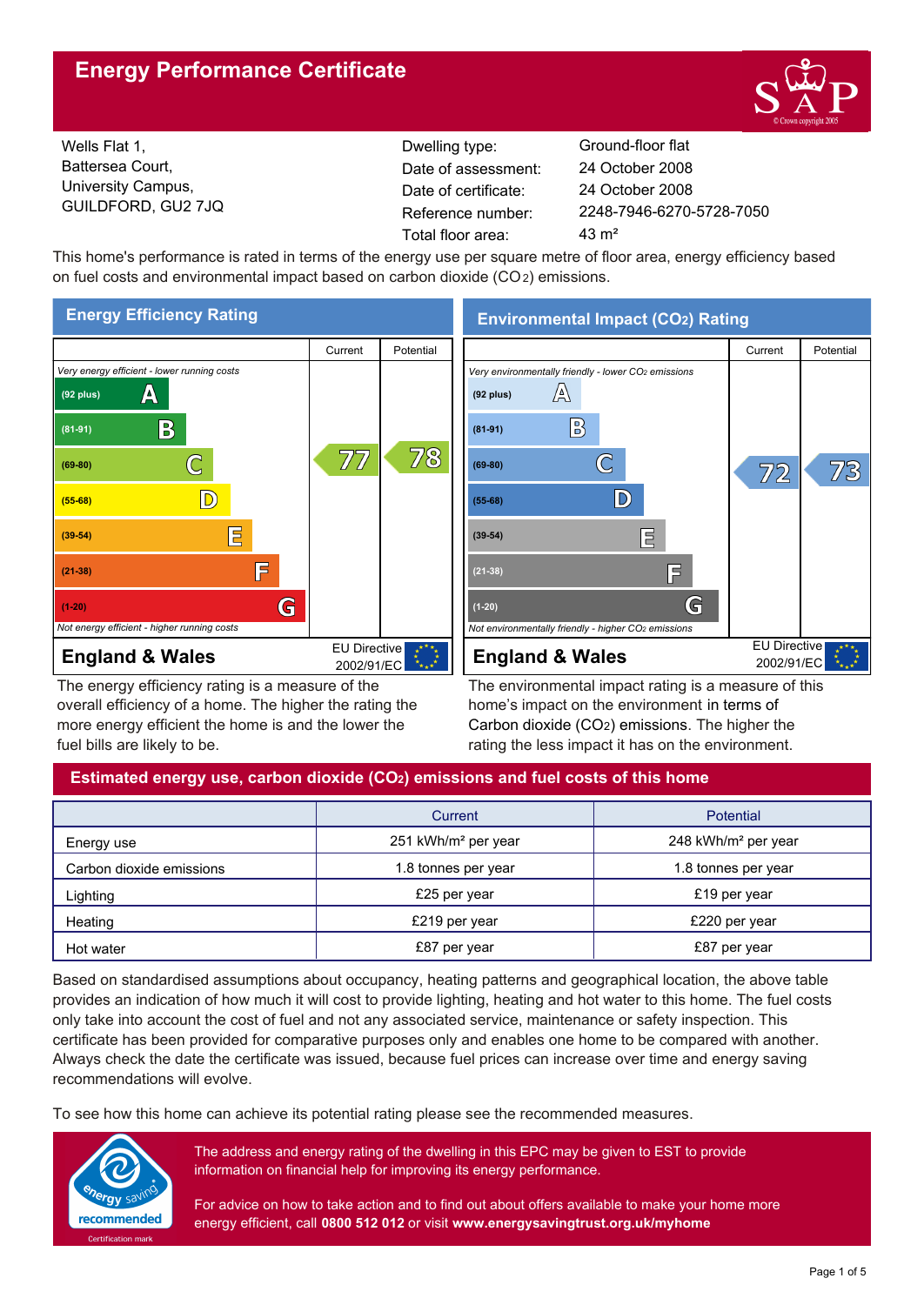### **About this document**

The Energy Performance Certificate for this dwelling was produced following an energy assessment undertaken by a qualified assessor, accredited by Elmhurst Energy Systems, to a scheme authorised by the Government. This certificate was produced using the RdSAP 2005 assessment methodology and has been produced under the Energy Performance of Buildings (Certificates and Inspections) (England and Wales) Regulations 2007 as amended. A copy of the certificate has been lodged on a national register.

| Assessor's accreditation number: | EES/002004                                     |
|----------------------------------|------------------------------------------------|
| Assessor's name:                 | Gary John Ryan                                 |
| Company name/trading name:       | <b>Energy Assess UK Limited</b>                |
| Address:                         | 5 Bryanstone Close, Guildford, Surrey, GU2 9UJ |
| Phone number:                    | 07894 801 963                                  |
| Fax number:                      | 01483 829557                                   |
| E-mail address:                  | gary@energyassessuk.com                        |
| Related party disclosure:        |                                                |

#### **If you have a complaint or wish to confirm that the certificate is genuine**

Details of the assessor and the relevant accreditation scheme are as above. You can get contact details of the accreditation scheme from their website at www.elmhurstenergy.co.uk together with details of their procedures for confirming authenticity of a certificate and for making a complaint.

### **About the building's performance ratings**

The ratings on the certificate provide a measure of the building's overall energy efficiency and its environmental impact, calculated in accordance with a national methodology that takes into account factors such as insulation, heating and hot water systems, ventilation and fuels used. The average Energy Efficiency Rating for a dwelling in England and Wales is band E (rating 46).

Not all buildings are used in the same way, so energy ratings use 'standard occupancy' assumptions which may be different from the specific way you use your home. Different methods of calculation are used for homes and for other buildings. Details can be found at www.communities.gov.uk/epbd.

Buildings that are more energy efficient use less energy, save money and help protect the environment. A building with a rating of 100 would cost almost nothing to heat and light and would cause almost no carbon emissions. The potential ratings on the certificate describe how close this building could get to 100 if all the cost effective recommended improvements were implemented.

#### **About the impact of buildings on the environment**

One of the biggest contributors to global warming is carbon dioxide. The way we use energy in buildings causes emissions of carbon. The energy we use for heating, lighting and power in homes produces over a quarter of the UK's carbon dioxide emissions and other buildings produce a further one-sixth.

The average household causes about 6 tonnes of carbon dioxide every year. Adopting the recommendations in this report can reduce emissions and protect the environment. You could reduce emissions even more by switching to renewable energy sources. In addition there are many simple everyday measures that will save money, improve comfort and reduce the impact on the environment. Some examples are given at the end of this report.

#### **Visit the Government's website at www.communities.gov.uk/epbd to:**

- Find how to confirm the authenticity of an energy performance certificate
- Find how to make a complaint about a certificate or the assessor who produced it •
- Learn more about the national register where this certificate has been lodged •
- Learn more about energy efficiency and reducing energy consumption •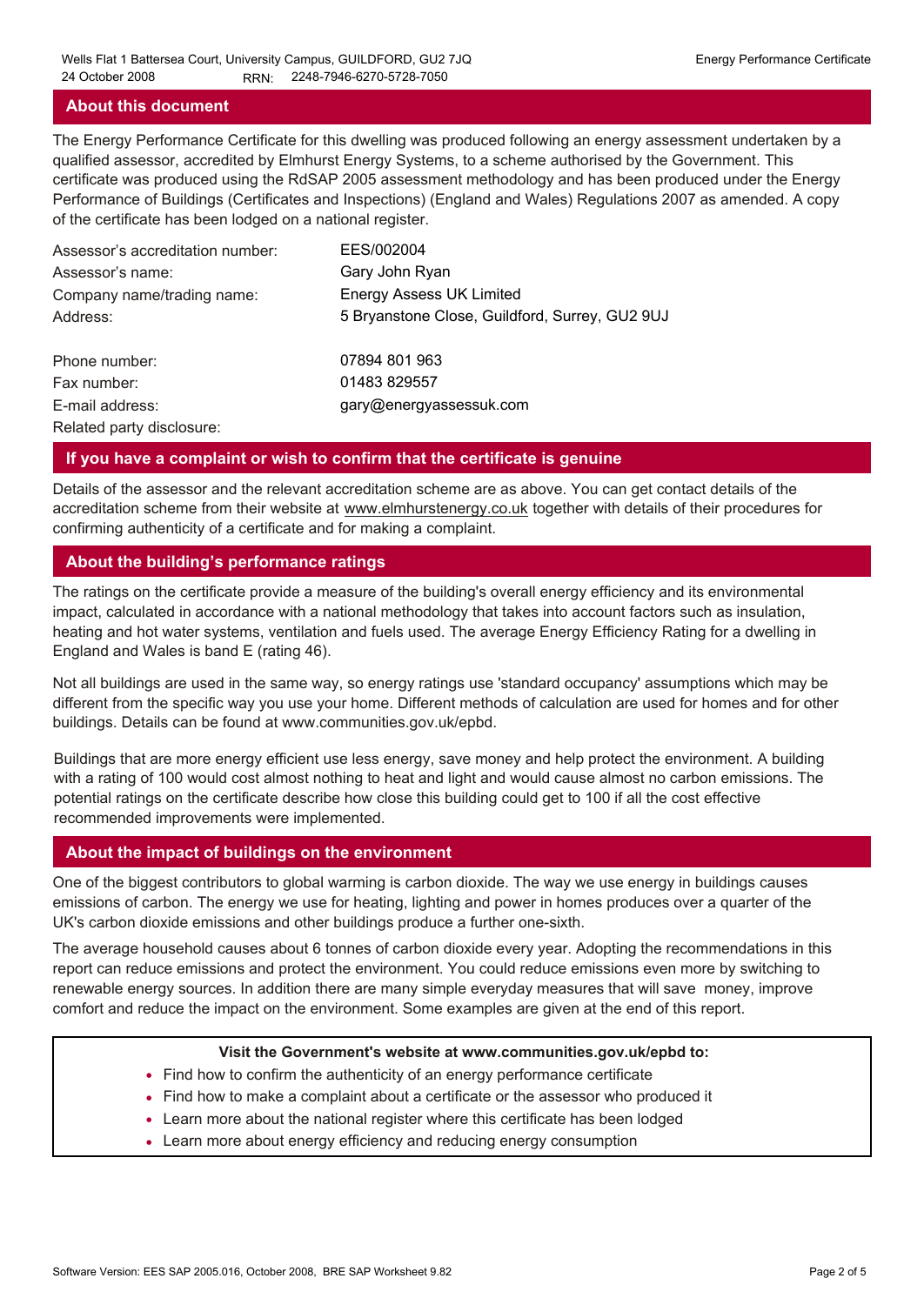# Recommended measures to improve this home's energy performance

Wells Flat 1, Battersea Court, University Campus, GUILDFORD, GU2 7JQ Date of certificate:

Reference number: 2248-7946-6270-5728-7050 24 October 2008

## **Summary of this home's energy performance related features**

The following is an assessment of the key individual elements that have an impact on this home's performance rating. Each element is assessed against the following scale: Very poor / Poor / Average / Good / Very good.

|                                           | Description                                                        | Current performance      |                 |
|-------------------------------------------|--------------------------------------------------------------------|--------------------------|-----------------|
| <b>Elements</b>                           |                                                                    | <b>Energy Efficiency</b> | Environmental   |
| Walls                                     | Cavity wall, filled cavity                                         | Good                     | Good            |
| Roof                                      | (another dwelling above)                                           |                          |                 |
| Floor                                     | Solid, no insulation (assumed)                                     |                          |                 |
| Windows                                   | Fully double glazed                                                | Average                  | Average         |
| Main heating                              | Community scheme                                                   | Good                     | Good            |
| Main heating controls                     | Flat rate charging, no thermostatic control of room<br>temperature | Very poor                | Very poor       |
| Secondary heating                         | None                                                               |                          |                 |
| Hot water                                 | From main system                                                   | Very good                | Very good       |
| Lighting                                  | Low energy lighting in 71% of fixed outlets                        | Very good                | Very good       |
| Current energy efficiency rating          |                                                                    | C 77                     |                 |
| Current environmental impact (CO2) rating |                                                                    |                          | C <sub>72</sub> |

## **Low and zero carbon energy sources**

None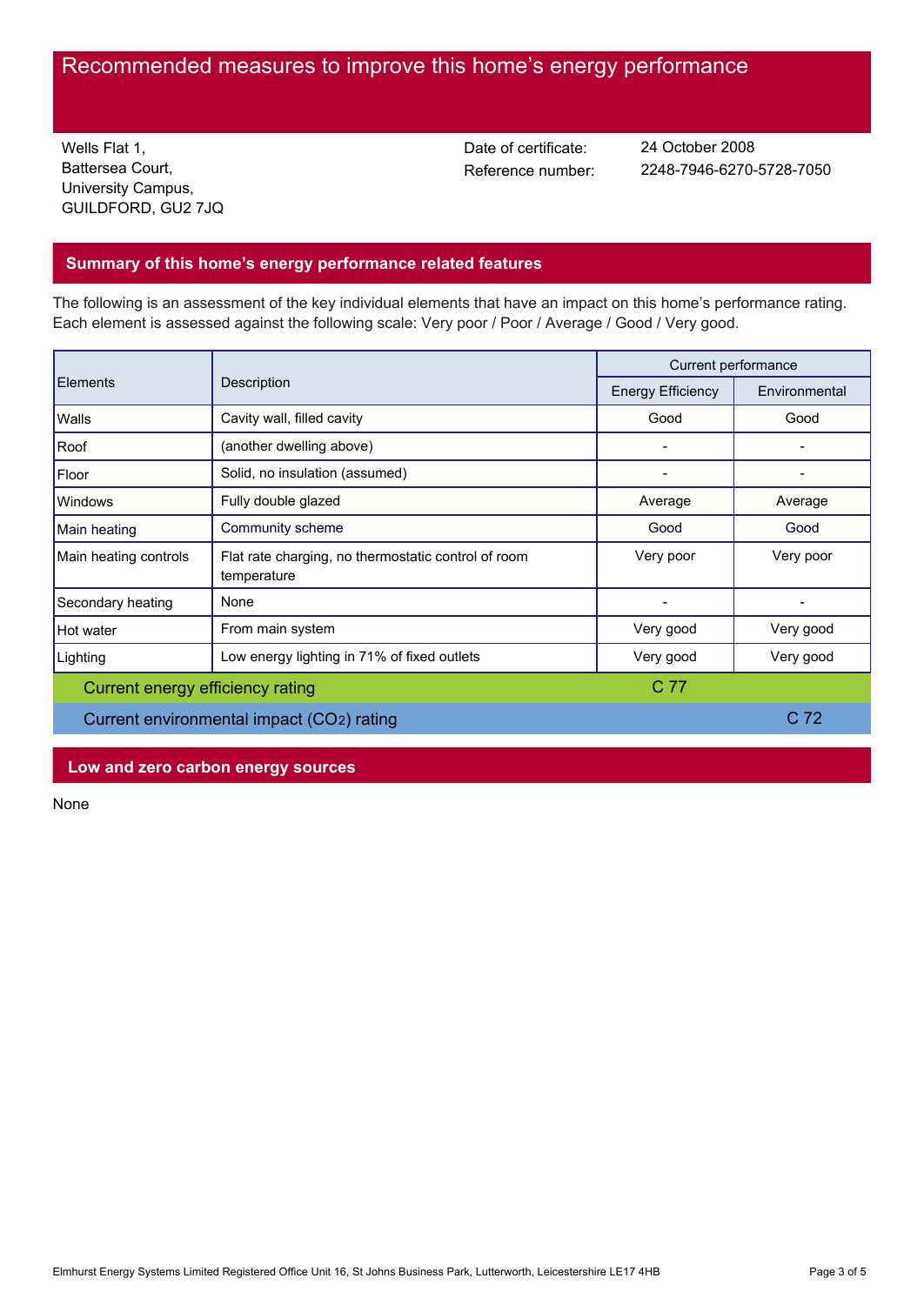### **Recommendations**

The measures below are cost effective. The performance ratings after improvement listed below are cumulative, that is they assume the improvements have been installed in the order that they appear in the table.

|                                             | Typical savings | Performance ratings after improvement |                      |
|---------------------------------------------|-----------------|---------------------------------------|----------------------|
| Lower cost measures (up to £500)            | per year        | Energy efficiency                     | Environmental impact |
| Low energy lighting for all fixed outlets   | £5              | C 78                                  | C <sub>73</sub>      |
| Total                                       | £5              |                                       |                      |
| Potential energy efficiency rating          |                 | C 78                                  |                      |
| Potential environmental impact (CO2) rating |                 |                                       | C 73                 |

## **Further measures to achieve even higher standards**

#### None

Improvements to the energy efficiency and environmental impact ratings will usually be in step with each other. However, they can sometimes diverge because reduced energy costs are not always accompanied by a reduction in carbon dioxide (CO2) emissions.